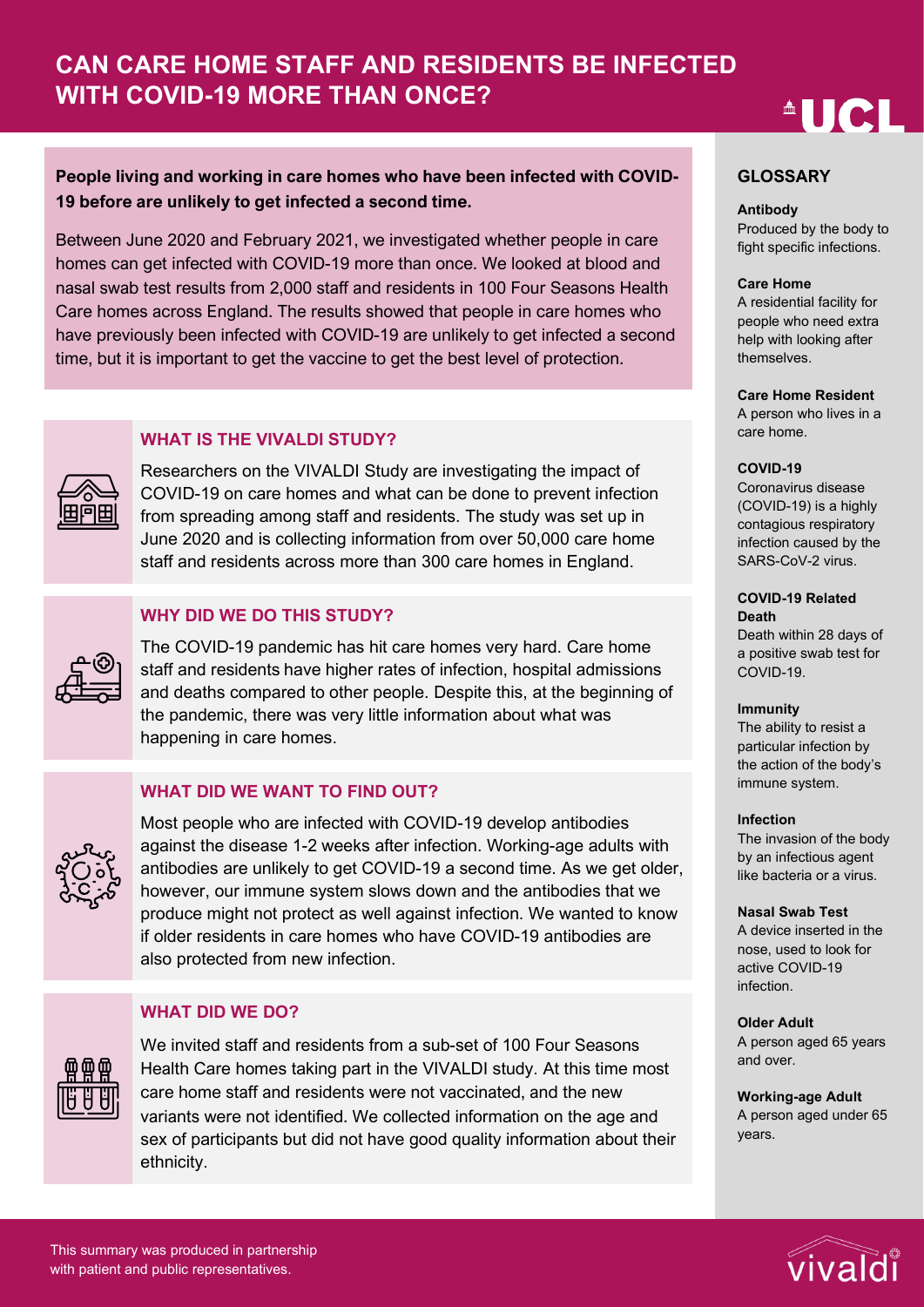Between June and October 2020, participants gave us up to three blood samples. The samples were tested for COVID-19 antibodies. Using these samples, we could tell who **had** been infected with COVID-19 before October 2020 (people **with** COVID-19 antibodies in their blood) and who **had NOT** been infected (people **without** COVID-19 antibodies in their blood).

Since July 2020, all care home staff and residents have been tested regularly for COVID-19 infection. This was done with nasal swab tests that were organised through the national testing programme. We used the results from these swab tests to pick out individuals who had a new COVID-19 infection after October 2020. We combined the information from the blood and nasal swab tests and split the participants into two groups. We then compared the number of infections in these groups.

**Group 1**: Those who did NOT have COVID-19 antibodies in their blood by October 2020, and who later had a COVID-19 infection as shown by a positive swab test.

**Group 2**: Those who had COVID-19 antibodies in their blood by October 2020, but who later had a second COVID-19 infection as shown by a positive swab test.

## **WHAT DID WE FIND?**

People **with** COVID-19 antibodies at the start of the study (indicating they had been infected before) were much less likely to get a new COVID-19 infection compared to people **without** antibodies.

In an average month between October 2020 and February 2021, **7** out of 100 residents **without** antibodies had a COVID-19 infection. Only **1** out of 100 residents **with** antibodies at the start of the study had a second COVID-19 infection. In the same period, **3** out of 100 staff members **without** antibodies were infected with COVID-19. Only **1** out of 100 staff **with** antibodies at the start of the study had a second COVID-19 infection.

## **WHAT DOES THIS MEAN FOR CARE HOMES?**



The findings suggest that people living and working in care homes who have already been infected with COVID-19 have a reduced risk of further infection. This is good news, but we do not, however, know how long this protective effect lasts. It is therefore important for everyone to get vaccinated (even if you have been infected with COVID-19) to get the best long-term protection against COVID-19.

## **WHAT HAPPENS NEXT?**

We are now working with staff and residents across 300 care homes to investigate how much protection vaccination provides against infection and for how long. This will help us to work out how often people need to be re-vaccinated, and when it might be safe to relax social distancing measures in care homes.

#### **Read the full report:**

Incidence of SARS-CoV-2 infection according to baseline antibody status in staff and residents of 100 long term care facilities (VIVALDI): a prospective cohort study [www.thelancet.com/jour](http://www.thelancet.com/journals/lanhl/article/PIIS2666-7568(21)00093-3/fulltext) [nals/lanhl/article/PIIS26](http://www.thelancet.com/journals/lanhl/article/PIIS2666-7568(21)00093-3/fulltext) [66-7568\(21\)00093-](http://www.thelancet.com/journals/lanhl/article/PIIS2666-7568(21)00093-3/fulltext) [3/fulltext](http://www.thelancet.com/journals/lanhl/article/PIIS2666-7568(21)00093-3/fulltext)

#### **CONTACT US**

VIVALDI Study UCL Institute of Health **Informatics** 222 Euston Rd London, NW1 2DA

#### **Email**

[vivaldi.covid19@ucl.ac.](mailto:vivaldi.covid19@ucl.ac.uk) [uk](mailto:vivaldi.covid19@ucl.ac.uk)

#### **Website**

[www.ucl.ac.uk/health](http://www.ucl.ac.uk/health-informatics/research/vivaldi-study)[informatics/research/viv](http://www.ucl.ac.uk/health-informatics/research/vivaldi-study) [aldi-study](http://www.ucl.ac.uk/health-informatics/research/vivaldi-study)